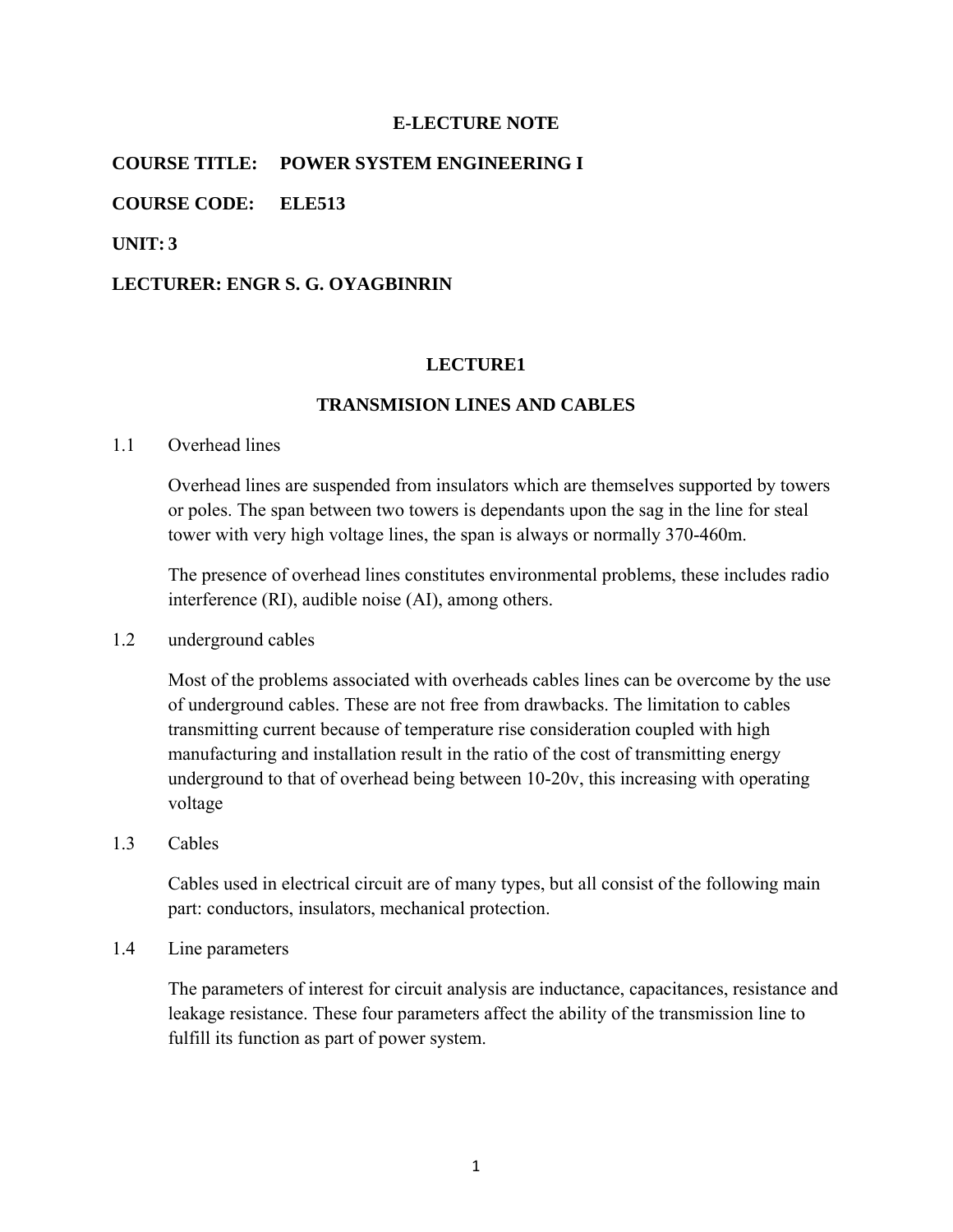### 1.4.1 Inductance

The inductance a due to an internal flux (internal inductance) of a conductor is given by

1.4.2 Line Capacitance

Two overhead line conductor with air insulation between them constitute a capacitance which when connected to an alternating voltage supply will take a charging current which will flow even under no-load condition. The charge current will be greatest at sending end and will diminish to zero at the receiving end.

1.4.3 Line Reactance

Line reactance is given by:

$$
X_L = 2\pi fL - 1/2 \pi fC
$$

1.4.4 Line Resistance

Virtually all overhead power transmission line utilizes bare aluminum conductors because of their economy, good electrical conductor properties, and light weight.

- 1.5 Representation of power system elements
	- 1. Generator
	- 2. Synchronous motor
	- 3. Transmission lines
- 1.6 Modeling of power elements

One line diagram or single line diagram is used for modeling of power element.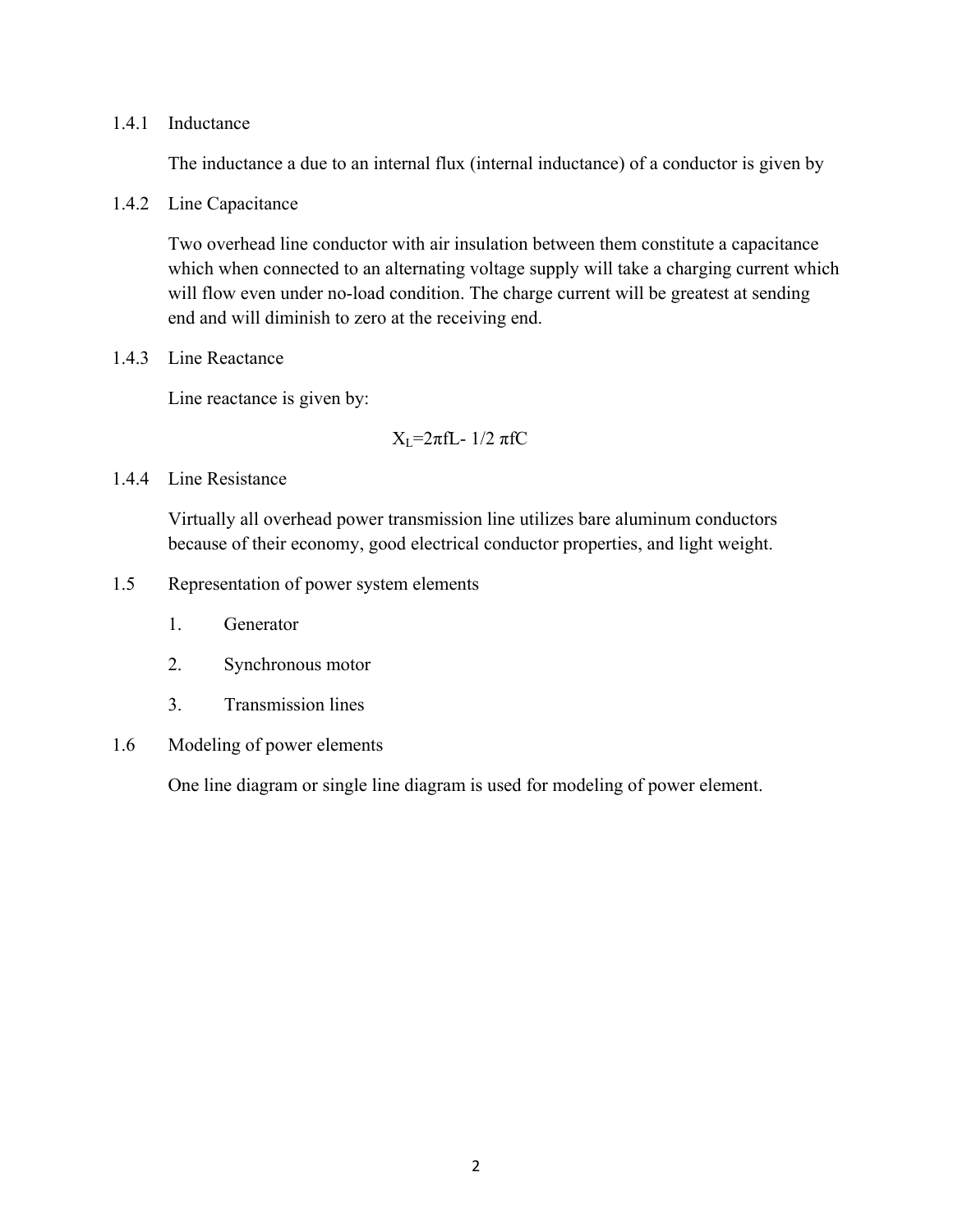### **LECTURE11**

### **LOAD FLOW STUDIES**

### 2.1 Introduction

The electrical performance of a normal balanced 3face steady condition is of primary importance to the power system engineer. The determination of power flow in the network of power systems as well the voltage exit at various points witting the system is very essential for smooth operation of the power system. A load or power flow study achieve this result

Low flow studies are performed to investigate the follow ing:

- 1. Flow of MW and MVAR in branches of the N/W and sometimes this is in P.U values
- 2. Busbar voltages
- 3. Effects of rearranging circuit and incorporating new circuits on the systems loading.
- 4. Effects of temporary loss of generation and transmission circuit on the power system loading.
- 5. Effect of injecting in phase and quadrative boast voltages in system loading.
- 6. Optimum system running condition and of course load distribution.
- 7. Optimum system losses.

Therefore the principle involve in the power flow studies are straight forward and most important, but a study relating to dynamic real power system can be achieved by only the digital computer usually by the means of iteration procedures.

There are various method available for performing a load flow study, these include

1. Gauss – seidel (or Y-matrix or Y-bus ) method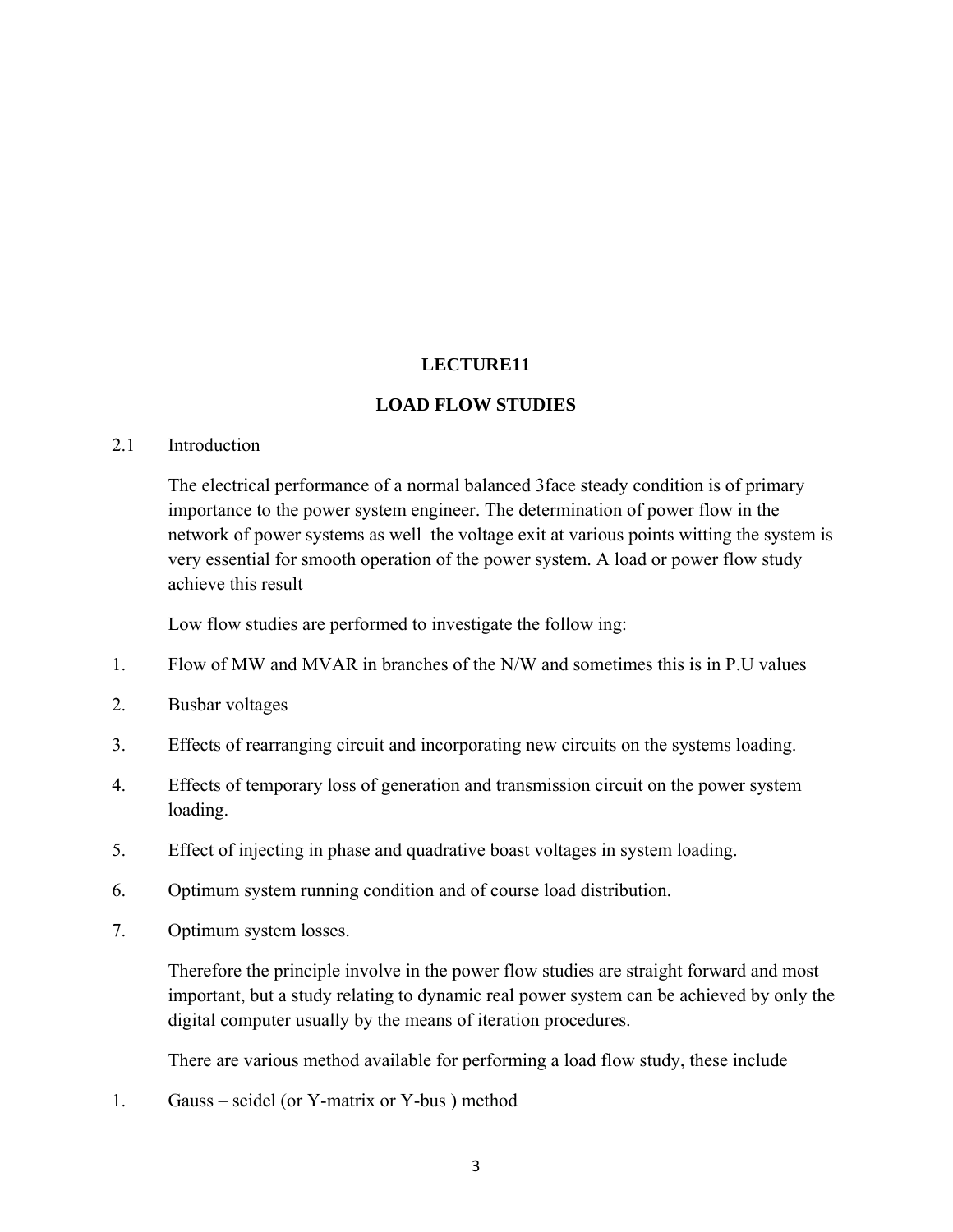Usually the Y-matrix is very sparse i.e it contains some zero element in the matrix. This was the first method to be applied to study of load flow. It is very simple but convergeies slowly. Convergent is dependent upon systems conditions and parameters.

# 2. Newton – Raphson method

The approach is considered to be the most reliable by the power industry. It is the preferred method of load flow analysis by utilities. It combines the quadratic characteristics with sponse matrix techniques to give very serious reliable result.

# 3. Fast – decoupled Newton Raphson load flow methods

This is a derived version of Newton Raphson methods. It is faster than the Newton Raphson method and is well suited on on-line or real time application. The 2<sup>nd</sup> order Newton Raphson method has been developed.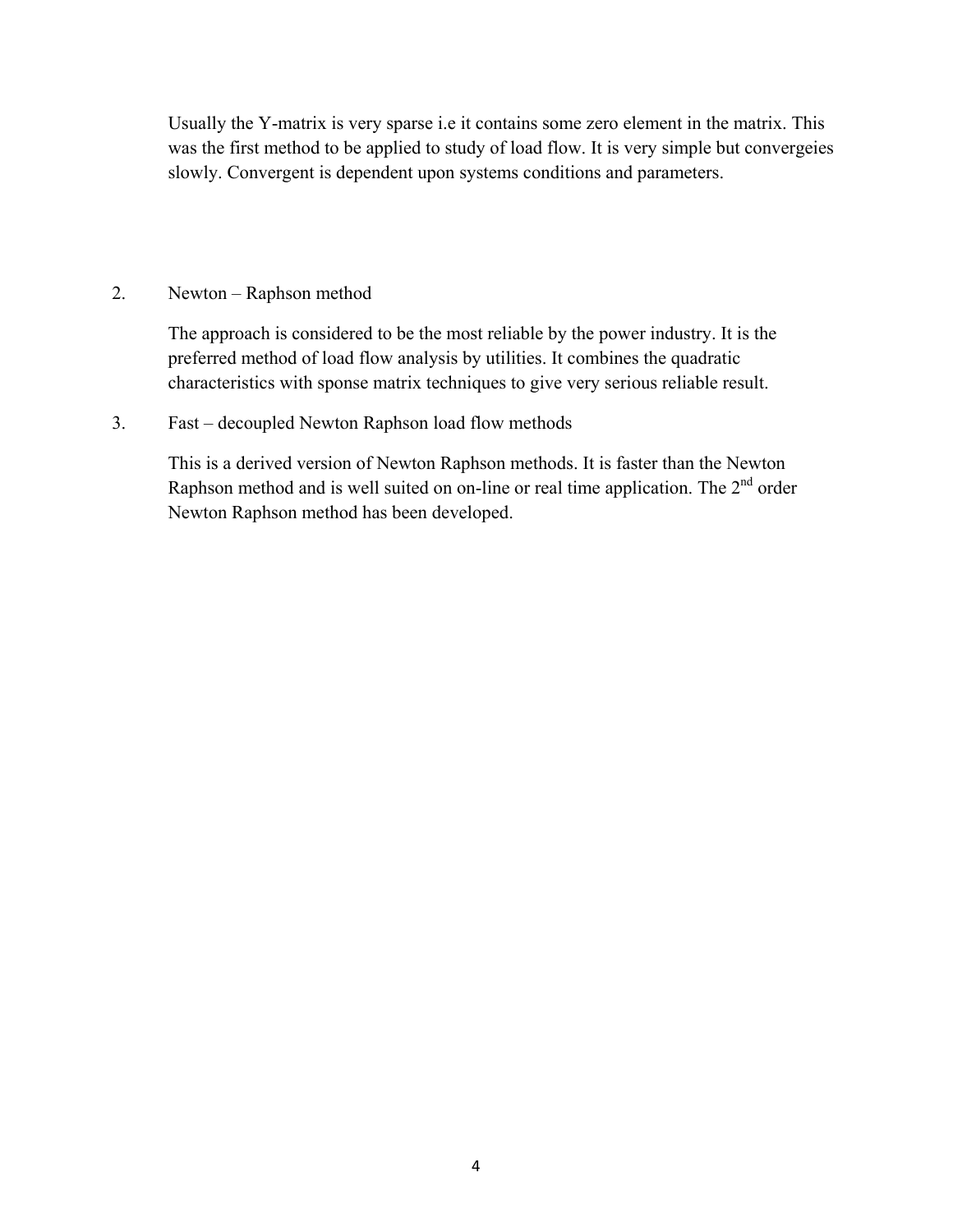# **LECTUREIII**

# FAULT ANALYSIS IN POWER SYSTEMS

#### 3.1 Introduction

Faults generally arise from lighting discharges, and others over-voltage or from mechanical forces such as trees touching over head lines or mechanical damage to cables. This requirement in the design of power network is the calculation of the current which flow in the component when faults of various types occur

For effect design of adequate protective relaying system and the rating of the circuit breaker, this information above is necessary. In the fault survey, faults are initiated at various points in the power system and the resulting fault-current in each line and the voltage at each mode are calculated by digital computer programming.

## 3.2 Types of Fault

- 1. One line to ground (L-G)
- 2. Two line shorted together (L-L)
- 3. Two line shorted together and connected to the ground (L-L-G)
- 4. All three lines shorted together (L-L-L)
- 5. All three lines shorted together and connected to ground (L-L-L-G)
- 6. L-G faults through an impedance, e.g a tree.
- 3.3 Symmetrical Short Circuit Fault.

The fault is symmetrical if the impedance seen at each phase at the fault points are identical.

3.4 Symmetrical Faults Analysis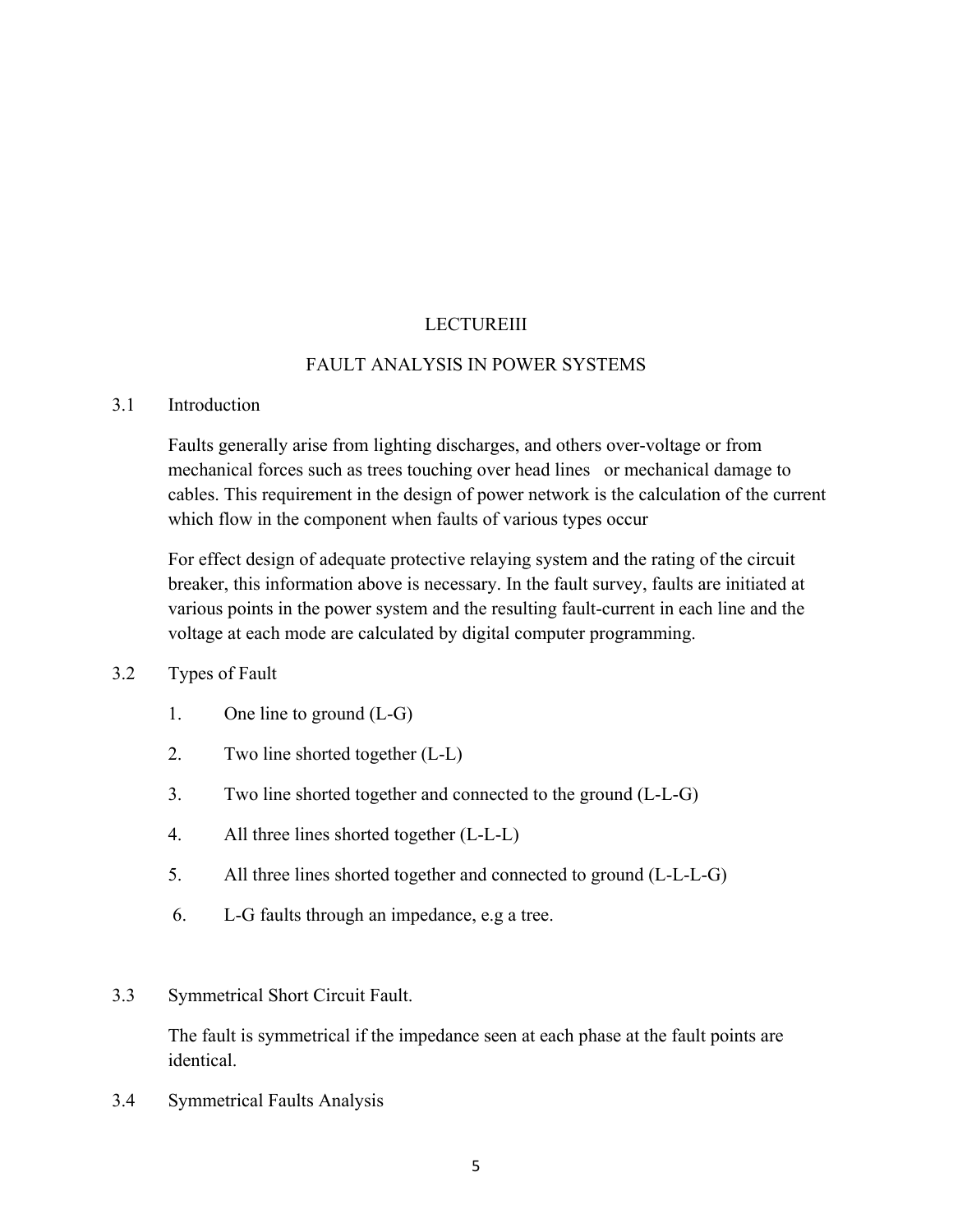In the design of power systems, it is necessary to calculate the current that flows in the component when various types of faults can occurs due to

- 1. Accidental insulation failures
- 2. Lighting flash-over
- 3. Accidental faulty operation

Because of damage the heavy current would cause on the component, it is necessary to determine the magnitude of the current. This will help us in the choice of circuit breakers or the setting for the protection.

Faults calculations can be broadly classified into two groups

- 1. 3-phase short circuit (symmetric faults)
- 2. Unsymmetrical faults (Unbalanced faults).
- 3.5 Current Limiting Reactors

To limit large short-circuit current, and reduce capacity of the circuit breaker, the reactance between the source and the faults can be increased using reactors. Large values of reactance and low ohmic resistance are introduced into the network in such a way that the system performance is not duly affected. The reactor may be connected.

- 1 in series with each generator
- 2. in series with each feeder
- 3. between busbar sections

## 3.6 Symmetrical Component

When a system voltage is unbalanced, the voltage and the current and the phase impedance are generally unequal. This type can be solved by means of the method of symmetric components. This method was proposed and called three component method